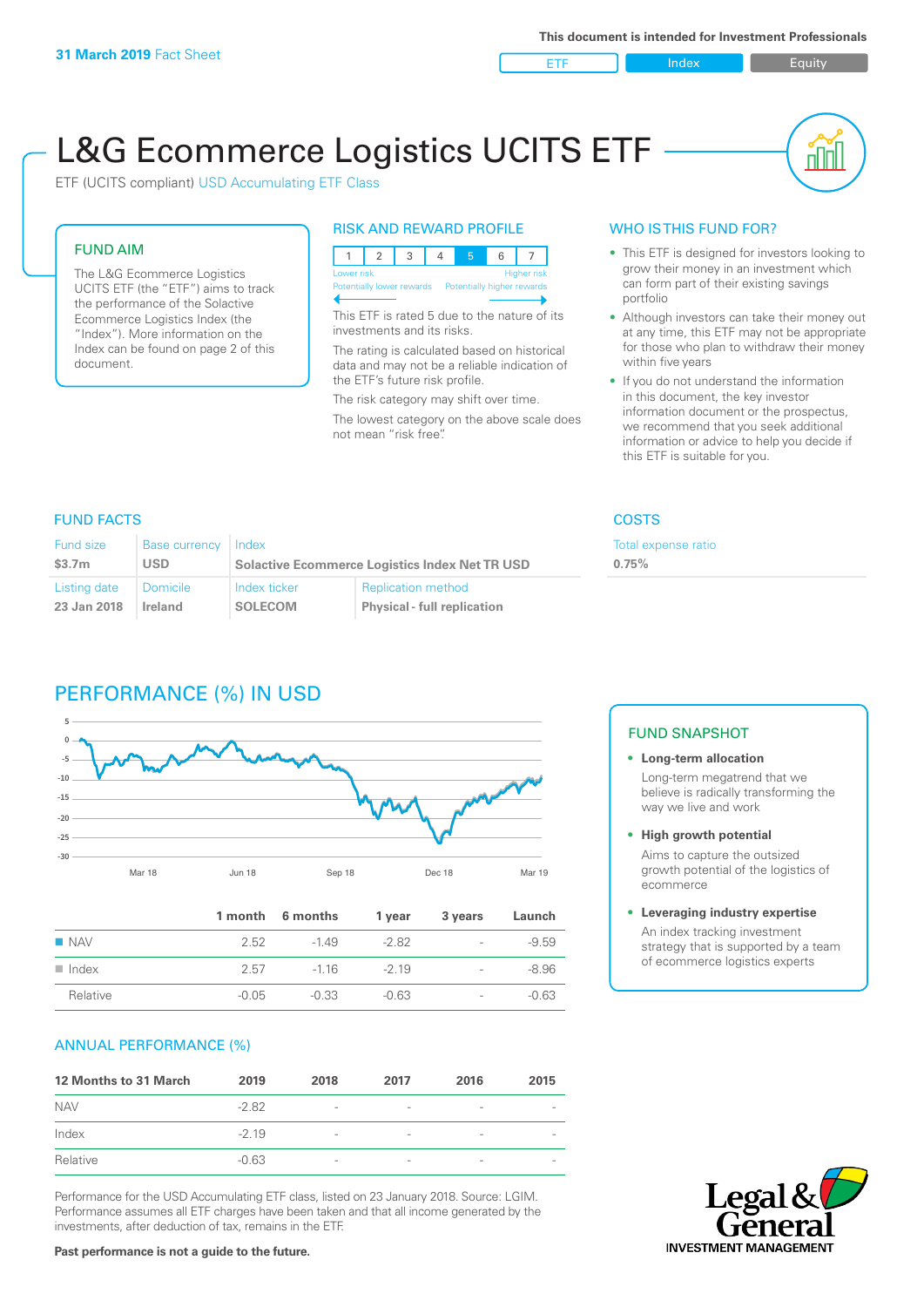# L&G Ecommerce Logistics UCITS ETF

ETF (UCITS compliant) USD Accumulating ETF Class

### INDEX BREAKDOWN

The breakdowns below relate to the Index. The ETF's portfolio may deviate from the below. All data source LGIM unless otherwise stated. Totals may not sum to 100% due to rounding.



### SECTOR (%)

| $\blacksquare$ Industrials | 51.6 |
|----------------------------|------|
| ■ Consumer Discretionary   | 27.0 |
| Information Technology     | 15.9 |
| ■ Consumer Staples         | 2.8  |
| $\blacksquare$ Financials  | 27   |
|                            |      |



# CURRENCY (%)

| $\blacksquare$ USD | 38.5 |
|--------------------|------|
| $\blacksquare$ JPY | 19.5 |
| <b>EUR</b>         | 14.1 |
| GBP                | 7.3  |
| $\blacksquare$ CHF | 6.3  |
| HKD                | 5.5  |
| CAD                | 3.2  |
| $K$ KRW            | 3.1  |
| $\blacksquare$ DKK | 2.7  |
|                    |      |

■ Top 10 constituents 35.7% Rest of Index 64.3% No. of constituents in Index 34

### TOP 10 CONSTITUENTS (%)

| Ocado                    | 46  |
|--------------------------|-----|
| Vipshop                  | 4.1 |
| Panalpina                | 3.6 |
| Rakuten                  | 3.6 |
| Synnex                   | 3.5 |
| Alibaba Group            | 3.4 |
| JD.com                   | 3.4 |
| <b>Descartes Systems</b> | 3.2 |
| Manhattan Associates     | 3.2 |
| Sinotrans                | 31  |
|                          |     |

### INDEX DESCRIPTION

The Index aims to track the performance of a basket of stocks of logistics service providers and technology companies who are engaged in ecommerce.

The Index is comprised of companies which are publically traded on various stock exchanges around the world that provide (i) "logistics" services (i.e. the warehousing of goods or the fulfilment and delivery of goods) or (ii) software solutions to companies that provide logistic services in connection with "ecommerce" (i.e. the buying and selling of goods on the internet). A company is only eligible for inclusion in the Index if (1) it is of a sufficient size (determined by reference to the total market value of the proportion of its shares that are publically traded) and (2) it is sufficiently "liquid" (a measure of how actively its shares are traded on a daily basis).

The universe of companies out of which the Index selection is made is refreshed annually in April. However, the Index is reconstituted semi-annually in April and October in accordance with the full selection criteria and all companies are equally weighted within the Index. On a monthly basis, the weight of each company is assessed and, if any of them exceeds 15% of the Index, the weights of all companies are adjusted so that they are again equally weighted within the Index.

### INVESTMENT MANAGER

GO ETF Solutions LLP is the investment manager for each of the exchange traded funds (ETFs) issued by Legal & General UCITS ETF Plc and is responsible for the day-to-day investment management decisions for this ETF. The team is highly experienced with respect to all aspects relating to the management of an ETF portfolio, including collateral management, OTC swap trading, adherence to UCITS regulations and counterparty exposure and monitoring.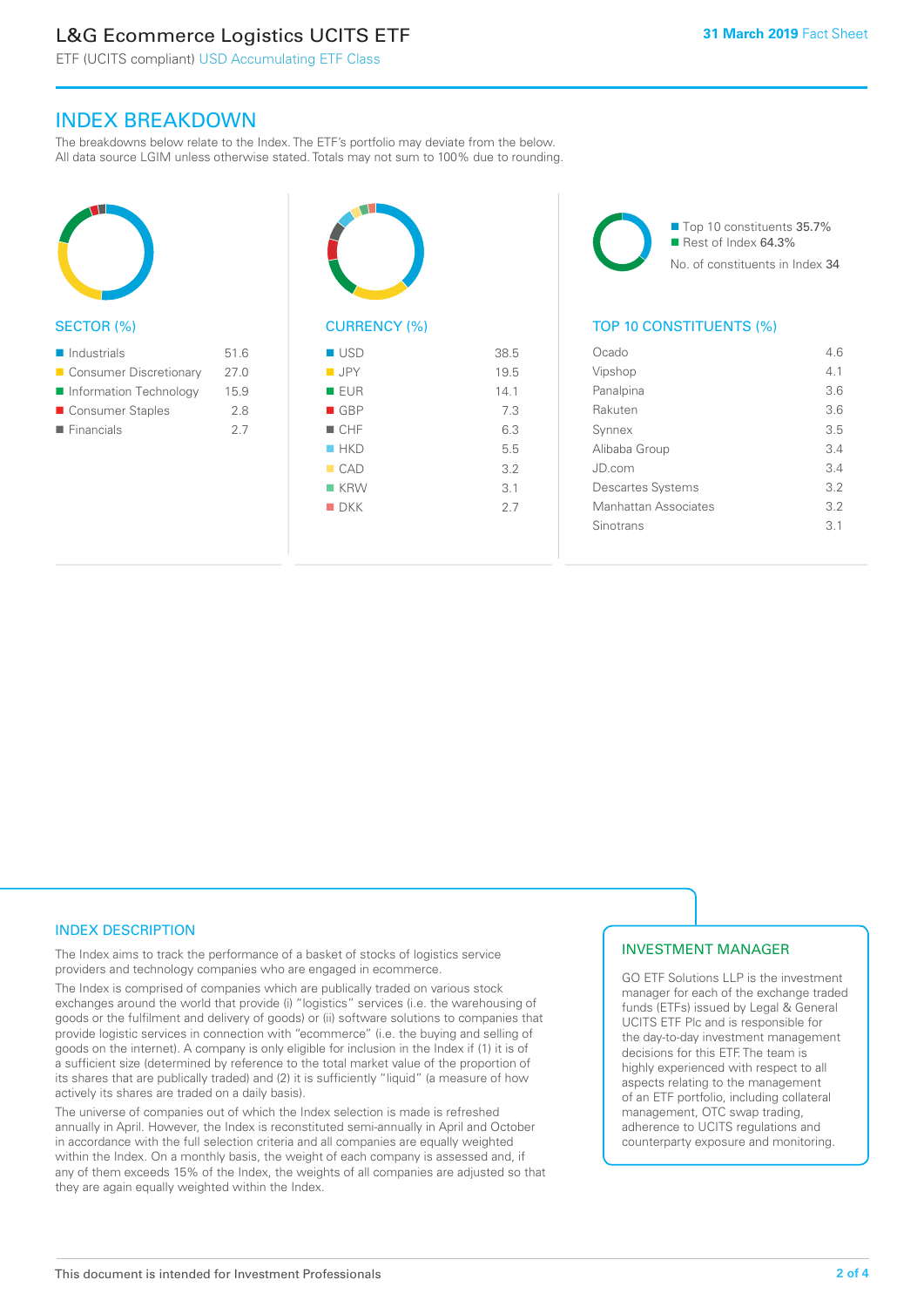# L&G Ecommerce Logistics UCITS ETF

ETF (UCITS compliant) USD Accumulating ETF Class

### KEY RISKS

- The value of an investment and any income taken from it is not guaranteed and can go down as well as up. You may not get back the amount you originally invested.
- An investment in the ETF involves a significant degree of risk. Any decision to invest should be based on the information contained in the relevant prospectus. Prospective investors should obtain their own independent accounting, tax and legal advice and should consult their own professional advisers to ascertain the suitability of the ETF as an investment.
- The value of the shares in the ETF is directly affected by increases and decreases in the value of the Index. Accordingly the value of a share in the ETF may go up or down and a shareholder may lose some or the entire amount invested.
- The ETF's ability to closely track the Index will be affected by its ability to purchase and/or sell the Index constituents and any legal or regulatory restrictions or disruptions affecting them.
- The ETF's ability to closely track the Index will also be affected by transaction costs and taxes incurred when adjusting its investment portfolio generally and/ or to mirror any periodic adjustments to the constituents of the Index. There can be no certainty that ETF shares can always be bought or sold on a stock exchange or that the market price at which the ETF shares may be traded on a stock exchange will reflect the performance of the Index.
- The ETF is subject to the risk that third party service providers (such as a bank entering into swaps with the ETF or the ETF's depositary) may go bankrupt or fail to pay money due to the ETF or return property belonging to the ETF.
- As the Index includes micro, small and medium-sized publicly traded companies, the ETF is subject to the risk that such companies may be more vulnerable to adverse business or economic events and greater and more unpredictable price changes than larger companies or the stock market as a whole.
- Companies that provide logistics services or software solutions to logistic service providers in connection with ecommerce are particularly vulnerable to changes in business cycles and general reductions in consumer spending resulting from recession or other economic factors. Such factors could lead to a decline in the value of the companies represented in the Index and therefore the ETF.

For more information, please refer to the key investor information document on our website **Z** 

### TRADING INFORMATION

| <b>Exchange</b>           | <b>Currency ISIN</b> |                      | <b>SEDOL</b>   | <b>Ticker</b> | <b>Bloomberg</b> |
|---------------------------|----------------------|----------------------|----------------|---------------|------------------|
| London Stock Exchange USD |                      | IE00BF0M6N54         | BFOM6N5 ECOM   |               | ECOM I N         |
| London Stock Exchange GBP |                      | IE00BF0M6N54         | BF0M776        | <b>FCOG</b>   | FCOG IN          |
| Deutsche Börse            | EUR                  | DE000A2H9VH7 BFMYF87 |                | FTI H         | FTI H GY         |
| Borsa Italiana            | EUR                  | IE00BF0M6N54         | <b>BF0M787</b> | <b>FCOM</b>   | ECOM IM          |
| NYSE Euronext             | <b>FUR</b>           | IF00BF0M6N54         | BF0M7B0        | <b>ECOM</b>   | FCOM NA          |

The currency shown is the trading currency of the listing.



### SPOTLIGHT ON LEGAL & GENERAL INVESTMENT MANAGEMENT

We are one of Europe's largest asset managers and a major global investor, with assets under management of £984.8 billion (as at 30 June 2018). We work with a wide range of global clients, including pension schemes, sovereign wealth funds, fund distributors and retail investors.

Assets under management include derivative positions and assets managed by LGIMA, an SEC Registered Investment Advisor.

### COUNTRY REGISTRATION



### TO FIND OUT MORE

Visit **lgimetf.com**



### **Index Disclaimer**

The L&G Ecommerce Logistics UCITS ETF (the "ETF") is not sponsored, promoted, sold or supported by Solactive AG. Nor does Solactive AG offer any express or implicit guarantee or assurance either with regard to the results of using the Index and/or Index trade mark or the Index price, at any time or in any other respect.

The Solactive eCommerce Logistics Index Net Total Return (the "Index") is calculated and published by Solactive AG. Solactive AG uses its best efforts to ensure that the Index is calculated correctly. Irrespective of its obligations towards Legal & General UCITS ETF Plc, Solactive AG has no obligation to point out errors in the Index to third parties including, but not limited to, investors and/or financial intermediaries of the ETF. Solactive AG does not guarantee the accuracy and/or the completeness of the Index or any related data, and shall not have any liability for any errors, omissions or interruptions therein.

Neither publication of the Index by Solactive AG, nor the licensing of the Index or Index trade mark, for the purpose of use in connection with the ETF, constitutes a recommendation by Solactive AG to invest capital in said ETF nor does it, in any way, represent an assurance or opinion of Solactive AG with regard to any investment in this ETF. In no event shall Solactive AG have any liability for any lost profits or indirect, punitive, special or consequential damages or losses, even if notified of the possibility thereof.